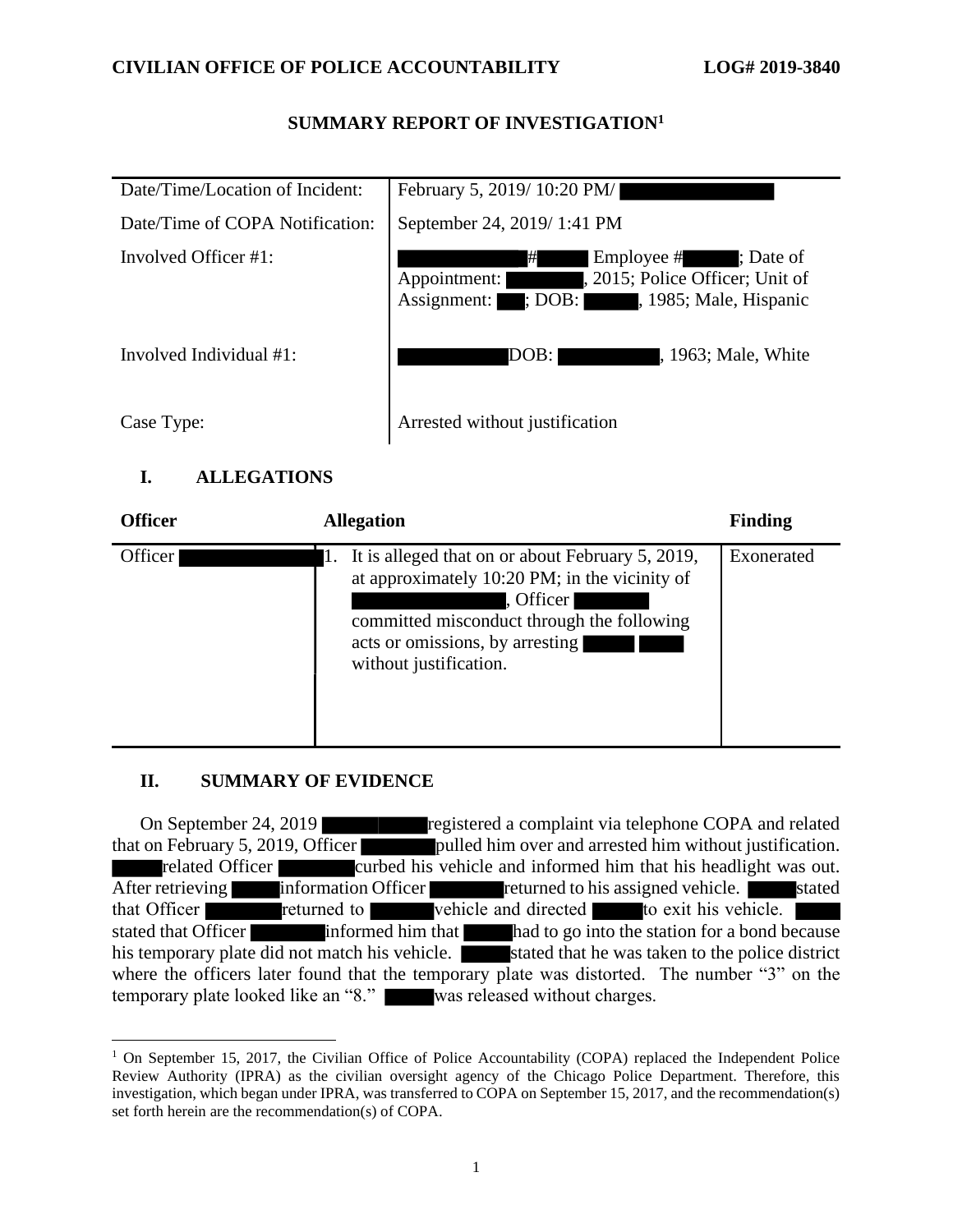COPA reviewed the OEMC Event Query, arrest report, photograph evidence and the body worn cameras of Officers and  $\#$  . COPA makes the following findings of fact.

Based on a review of the body worn camera footage Officers and conducted a traffic stop involving Mr. because one of his headlights were out. During a preliminary investigation, Officer discovered that the temporary license plates on the vehicle were expired and did not belong to the vehicle. Officers and approached vehicle and instructed him to exit his vehicle so that they could transport him to the police station for a Traffic Violation Bond (TVB). After conducting a further investigation at the police station, it was discovered that the temporary license plate was distorted and that the "3" was mistaken for an "8." was released without charges and given citations for the registration plate (clearly legible) and an inoperable headlight.

### **III. ANALYSIS**

COPA finds that **Allegation #1** against **Officer** be **Exonerated.** Based on the information that Officer had at the time of the incident, Officer actions were justified. was unable to produce an insurance card, the headlight of his vehicle was out and the temporary license plate information came back invalid. After additional investigation Officer discovered that the temporary license plate was distorted. However, Officer clearly had probable cause to arrest on the basis of the traffic violations, as well as the original information regarding the temporary license plate. Accordingly there is clear and convincing evidence that his conduct was justified.

Approved:



4/29/20

Andrea Kersten *Deputy Chief Administrator – Chief Investigator* Date